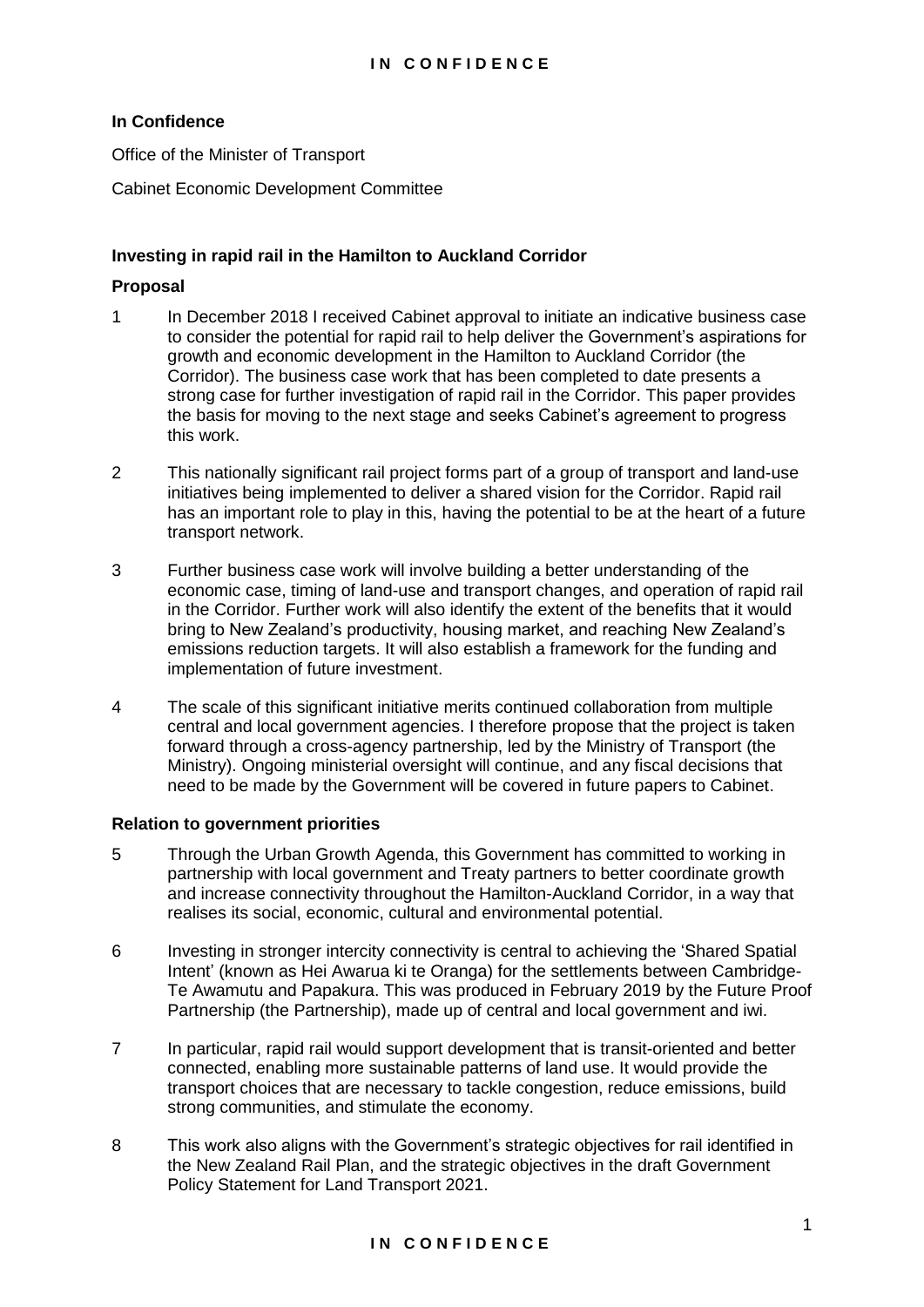## **Executive Summary**

- 9 In December 2018 I received Cabinet approval to initiate an indicative business case to consider the potential for rapid rail to help deliver the Government's aspirations for growth and economic development in the Corridor. This initial stage of work is now complete, and has highlighted the critical role that rapid rail could play in securing the future prosperity of the Corridor and its communities. There is now an opportunity to progress to the next stage of project development to help take this nationally significant project forward.
- 10 Taking the project forward will require further development of the economic case, determining the scale, extent and timing of benefits. This would include more detail around the scale of contribution that rapid rail makes to achieving the Government's priorities for more competitive urban land markets, improving housing choice, reducing emissions and relieving congestion.
- 11 Further project work will also include:
	- transport planning, using a set of clear outcomes, to consider the timing of investment relative to other planned investments in the Corridor's transport network,
	- more detailed land use planning, to identify the scale, quantum and timing of development around rail nodes in the Corridor, and
	- a rapid rail concept design and operational model, and a preferred approach to funding and delivery.
- 12 To date, the work has been led by the Ministry, working in partnership with other agencies including Waka Kotahi NZ Transport Agency (Waka Kotahi), KiwiRail, the Ministry for Housing and Urban Development (MHUD) and the Treasury. This group of central government agencies, as well as the wider Partnership, agree that the cross-agency approach should continue into the next phase.

## **Background**

- 13 Work to consider the need for rapid rail has responded to the 'Shared Spatial Intent' for the settlements between Cambridge-Te Awamutu and Papakura (Hei Awarua ki te Oranga), produced by the Partnership in February 2019.
- 14 The Hamilton-Auckland Corridor covers two of New Zealand's fastest growing cities and is an area of high natural and cultural importance and value. The parallel road and rail, as well as the Waikato River, represent New Zealand's most significant transport corridor, and a natural focus for transit oriented development.
- 15 Hei Awarua ki te Oranga represents a shared vision for the Corridor, identifying opportunities to improve access to employment, housing choice and affordability, and enhance the quality of the natural and built environment, and the vitality of communities.
- 16 Cabinet agreed to initiate an indicative business case process to consider the potential for rapid rail to help deliver growth and economic development in the Corridor [DEV-18-MIN-0280 refers] and asked for this process to consider a full range of options for rapid transit.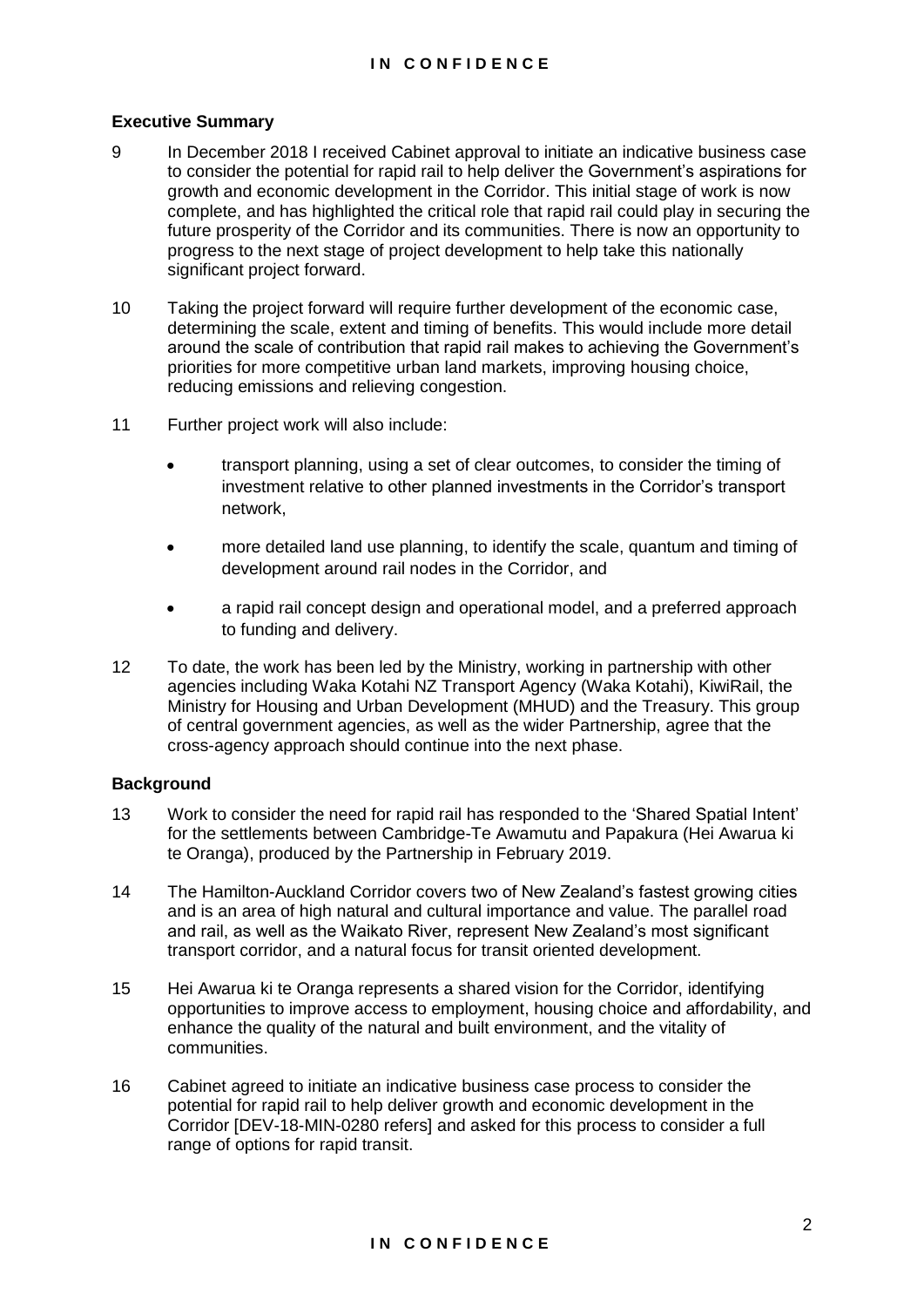- 17 Over the past year, the Ministry has been working closely with its consultants, a dedicated technical working group (made up of central and local government representatives), and the Partnership to develop an interim indicative business case.
- 18 This complements other transport initiatives being taken forward by the Partnership to ensure the Corridor thrives as it grows. This includes introducing the Hamilton-Auckland 'start-up' passenger rail service – Te Huia – later this year, planning for a rapid and frequent transit network for the Hamilton-Waikato metropolitan area, and the electrification of the Auckland metropolitan rail network between Papakura and Pukekohe, which recently benefitted from funding through the Government's NZ Upgrade Programme.
- 19 Other recently completed transport and land use planning initiatives taken forward by the Partnership have placed rail/rapid transit at the core of future urban development, for example the Drury-Opāheke structure plans and Hamilton-Waikato metropolitan spatial plan.

## **Findings of the interim indicative business case**

- 20 The work to date has been constructed around four possible scenarios for a rapid rail connection between Hamilton and Auckland (See Appendix). All of these envisage a service that connects both city centres, with intermediate calling points in northern Hamilton, southern Auckland (around Drury) and at Puhinui (for connection to Auckland Airport and Manukau city centre). In all scenarios, this fast intercity service would complement regional services serving communities throughout the Waikato.
- 21 The indicative journey times that could be achieved under these four scenarios range from 1 hour 53 minutes to 69 minutes, all of which represent a significant reduction from the journey time that is enabled by Te Huia.

There is a case for rail over non rail modes in providing intercity connections.

- 22 When considered against options for highway or other public transport interventions to reduce the journey time between Hamilton and Auckland, rail was found to make a more meaningful contribution towards achieving each of the investment objectives agreed by stakeholders. Overall, improving rail in the Corridor supports a better and more integrated transport system and offers opportunities for increasing public transport mode share, supporting urban growth, and reducing harmful emissions.
- 23 In broad terms, the business case describes how phased investment in rapid rail in the Corridor is needed to:
	- significantly reduce journey times and improve journey reliability,
	- better connect the Corridor's metropolitan hubs, improve access and strengthen the economic interactions between the two cities to support the metropolitan areas to reach their full potential and harness the benefits of agglomeration,
	- encourage increased rail mode share and reduce the impact that existing intercity travel has on emissions, and
	- reduce the number of deaths and serious injuries resulting from road crashes.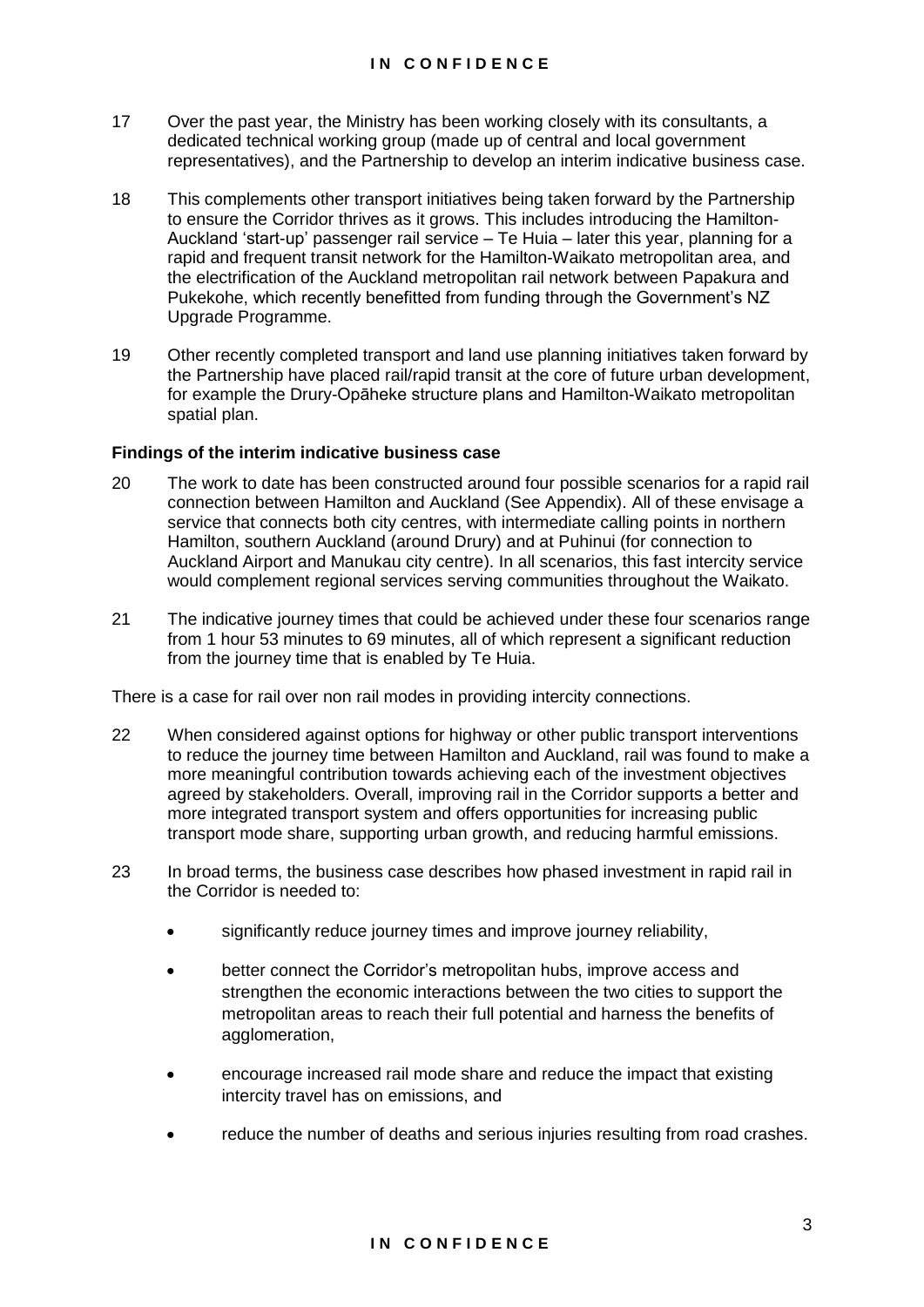24 Improved access and transport capacity in the Corridor would increase confidence in land and development markets. Investment in rapid rail would also help make room for growth by unlocking land for housing, and contribute to the objectives of the Urban Growth Agenda (UGA).

The costs and benefits of rapid rail investment need further investigation

- 25 Further project work will seek to understand how rapid rail can complement and integrate with other transport and land-use initiatives in the Corridor. The scale of contribution that rapid rail can make in achieving the objectives of the UGA, in particular more competitive land markets and improving housing affordability, will depend on the degree of its integration with other initiatives in the Corridor.
- 26 Rapid rail needs to be aligned with decisions relating to land use and zoning changes, and the delivery of complementary transport investments. This alignment will help distribute and maximise the benefits rapid rail could have for the Corridor. However, more detailed modelling and design investigations are needed to understand the scale of benefits.
- 27 Capturing the benefits of rapid rail will require new and ambitious approaches to planning for stations, interchanges and surrounding land use activity that unlock the efficiency and productivity potential of growth in the Corridor. These will be provided as part of the package of work to further enhance the case for rapid rail.

Work is needed to align the indicative business case with other transport and land-use initiatives in the Corridor

- 28 Rapid rail is one of many potential projects that support the delivery of Hei Awarua ki te Oranga. As work is progressed on potential projects in the Corridor, Government and the Partnership are able to make decisions about priority and staging of investment. A key observation of the indicative business case is the importance of aligning the work with other transport and land-use planning initiatives within the Corridor.
- 29 Such alignment will help to inform decisions on the timing of investment in rapid rail, relative to other more localised infrastructure projects. This in turn will support future decisions on the broader implications that investment in rapid rail could have across the Government's overall transport and infrastructure portfolio.
- 30 Rail investments would result in a general uplift in land values, stimulating land use change and helping deliver the priorities for development in Hamilton-Waikato and south Auckland. Land within proximity of calling points in central and northern Hamilton is likely to experience the greatest land value uplift under the faster rail scenarios, and future project work will need to align rail investment with the implementation of the Hamilton-Waikato Metro Spatial Plan.

## **Taking forward the vision for rail and the Corridor**

31 Further project work is needed to establish a basis for future decisions around the timing, design, funding and financing of rapid rail. This would inform and be informed by other transport and land-use initiatives in the Corridor. This represents good practice in other parts of the system, and a business case that is put together in this way is more likely to show a compelling case for investment.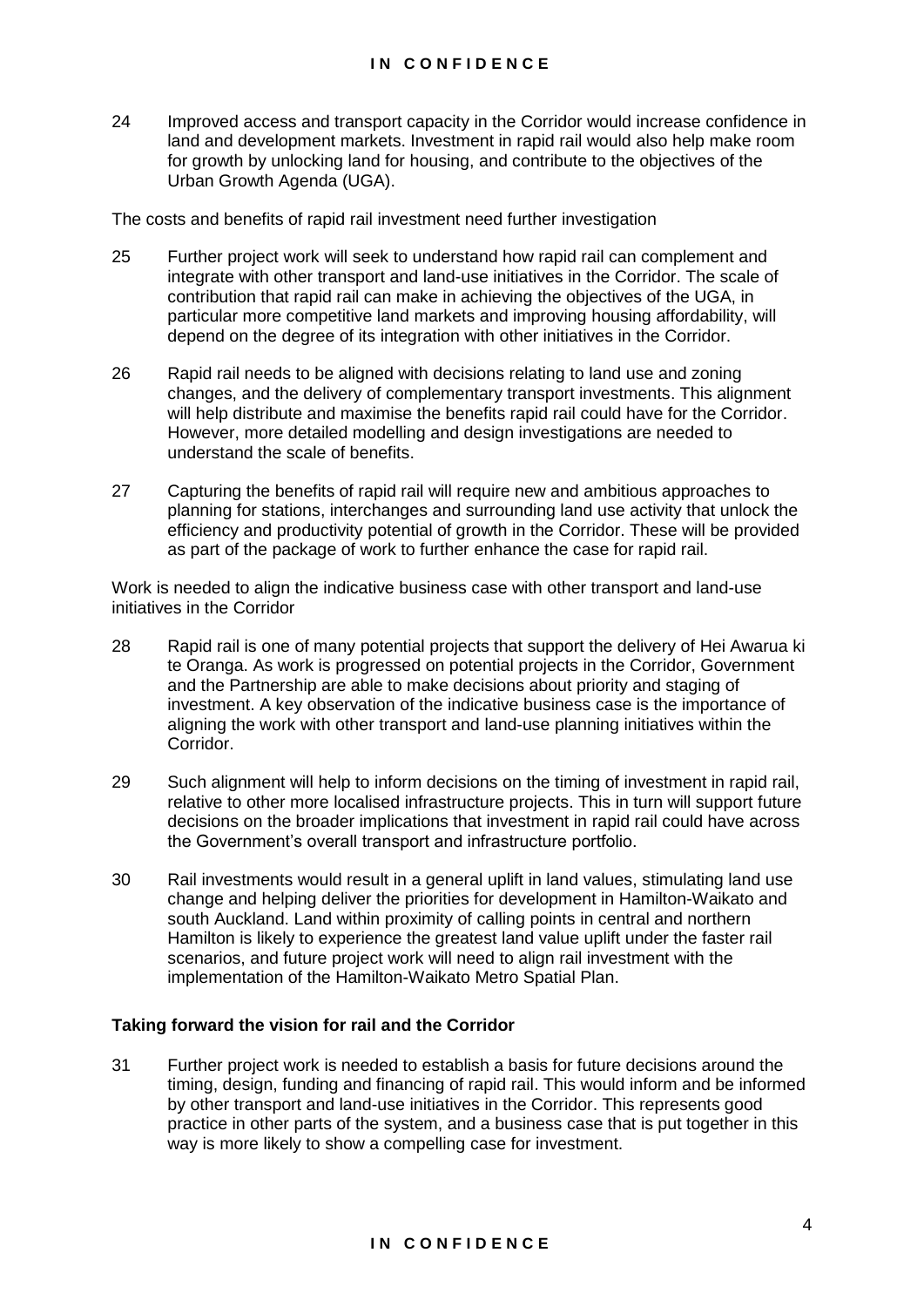- 32 Further project work would include work to develop the economic case for rapid rail. This would further quantify the scale, extent and timing of the benefits, including increased competition in urban land markets, improved access, housing choice and affordability, emissions reductions and congestion relief. More detailed land use planning would also be undertaken to identify the scale, quantum and timing of development around the nodes that may be served by rapid rail.
- 33 This package of work is beyond the role and mandate of any one agency across New Zealand's urban development and transport system. As indicated, my preference is for the project to be taken forward on the basis of a cross-agency partnership with leadership from the Ministry.
- 34 Further project work will also investigate further extending a rapid rail line to Tauranga to understand the implications this would have for the Hamilton to Auckland section, land use and regional economic development. This will be a separate indicative business case but will build off the Hamilton-Auckland section business case.
- 35 This arrangement will align more detailed project development with broader policy considerations, including consideration of funding and delivery models, spatial planning, and transport investment priorities. I consider that such an approach is necessary in order to:
	- ensure that the project is developed in line with ministerial priorities,
	- ensure the rationale for investment is compelling and comprehensive,
	- develop a funding and delivery framework for the project that;
		- o reflects its likely scale, cost and timeframes, and
		- o aligns with benefits at the local, regional and national scale, and
	- integrate rapid rail into the work of the wider Partnership.
- 36 The Ministry will support this work as the transport system leader, and will advise me on policy considerations relevant to delivering a project of this size and complexity.

#### **Financial implications**

- 37 There are no financial implications for this proposal at this stage. The funding necessary to complete the next stages of the project's development will be determined by the Ministry, working with partners in the Corridor.
- 38 Future fiscal decisions relating to either the development, implementation or operation of a rapid rail initiative will be subject to future decisions by Cabinet.

#### **Consultation**

- 39 In preparing this paper, the Ministry has been working closely with MHUD, the Treasury, KiwiRail and Waka Kotahi.
- 40 The Ministry has consulted with Kāinga Ora, the Department of Internal Affairs, Te Arawhiti and Te Puni Kōkiri on the content of this paper. We will continue to engage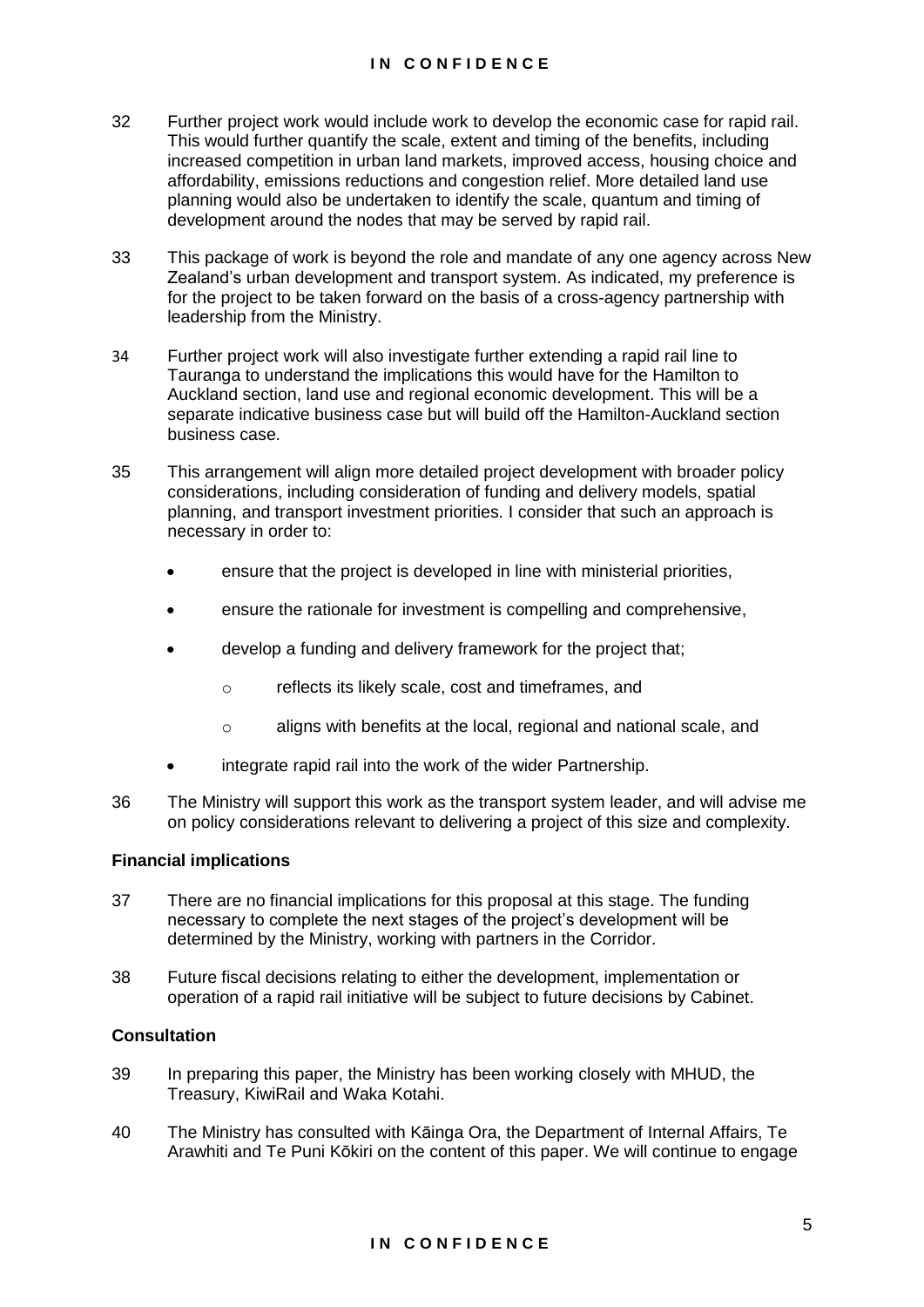with these agencies, concurrent with targeted engagement with Treaty partners and local government, to support the inclusion of views of the communities involved.

41 The Ministry has engaged with central and local government partners, and Treaty partners in the development of the current stage of the business case. MHUD, the Treasury, KiwiRail and Waka Kotahi support progressing to the next stage of the project.

#### **Communications**

42 The Ministry will share the outcome of this proposal with its partner agencies, including the Ministry of Housing and Urban Development, the Treasury, KiwiRail and Waka Kotahi.

## **Proactive Release**

43 I intend to proactively release this paper within 30 business days of final decisions being made by Cabinet.

## **Recommendations**

The Minister for Transport recommends that the Committee:

- a) **note** that in December 2019, Cabinet agreed to initiate a business case process to consider the potential for rapid rail to help deliver the Government's aspirations for growth and economic development in the Hamilton-Auckland Corridor [DEV-18-MIN-0280 refers];
- b) **note** that the need for a business case responded to the 'Shared Spatial Intent' for the settlements between Cambridge-Te Awamutu and Papakura;
- c) **note** the progress that has been made on other related transport and land use initiatives in the Hamilton-Auckland Corridor and that these have placed rail/rapid transit at the core of future urban development;
- d) **note** that the interim indicative business case has confirmed the strategic value of rapid rail in the Hamilton-Auckland Corridor, and its role in shaping urban development and economic growth;
- e) **note** that the scope of the priorities for the next stages of project development include further project analysis, refinement of the alignment with other Corridor initiatives, investigation of a separate Indicative Business Case extending rapid rail to Tauranga, and stakeholder engagement;
- f) **note** there are no financial considerations at this stage;
- g) **agree** that the Ministry of Transport will initiate a process to develop the next stages of project development in greater detail, working with MHUD, the Treasury, KiwiRail, Waka Kotahi and Treaty partners in the Corridor.

Authorised for lodgement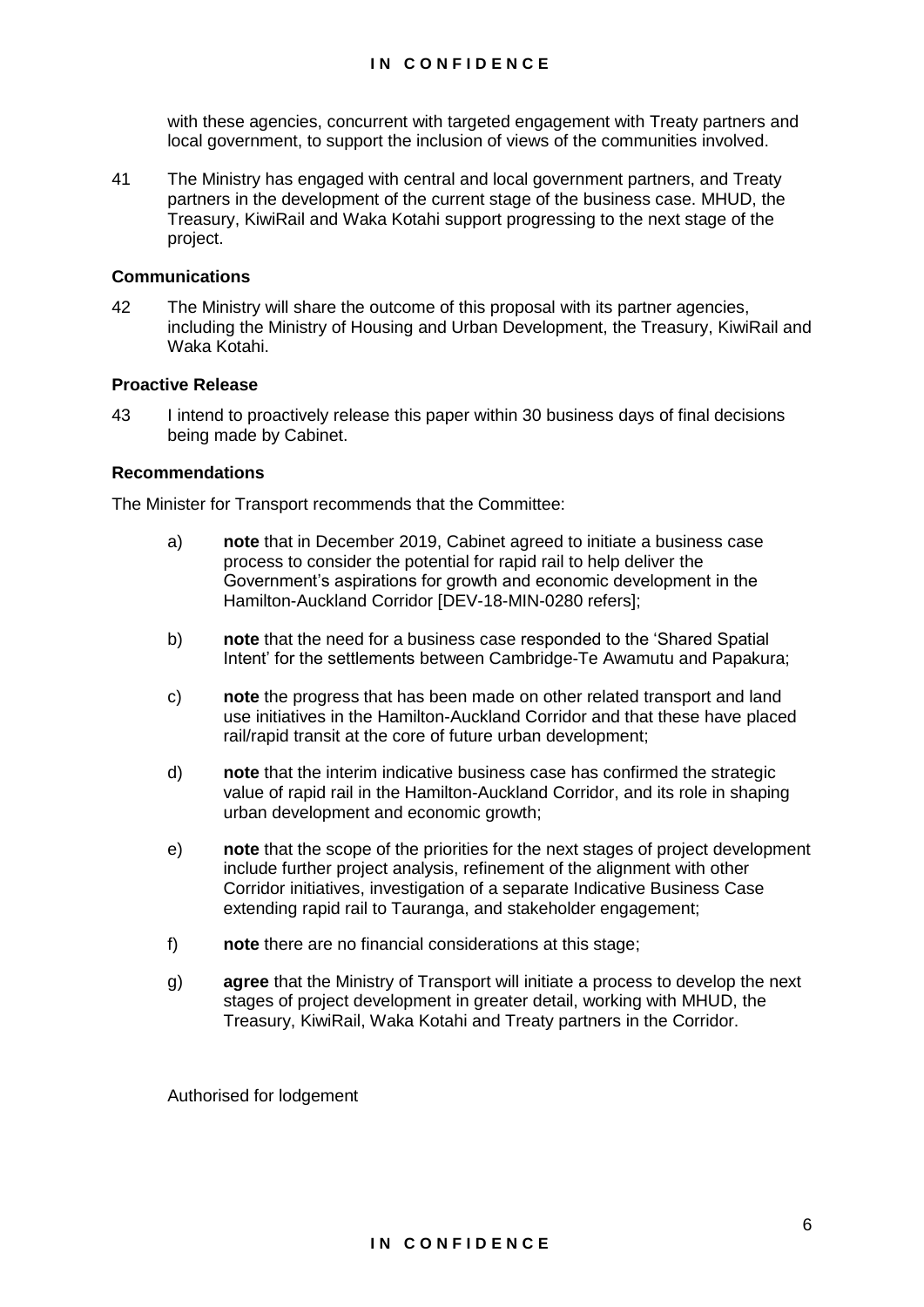Hon Phil Twyford

Minister for Transport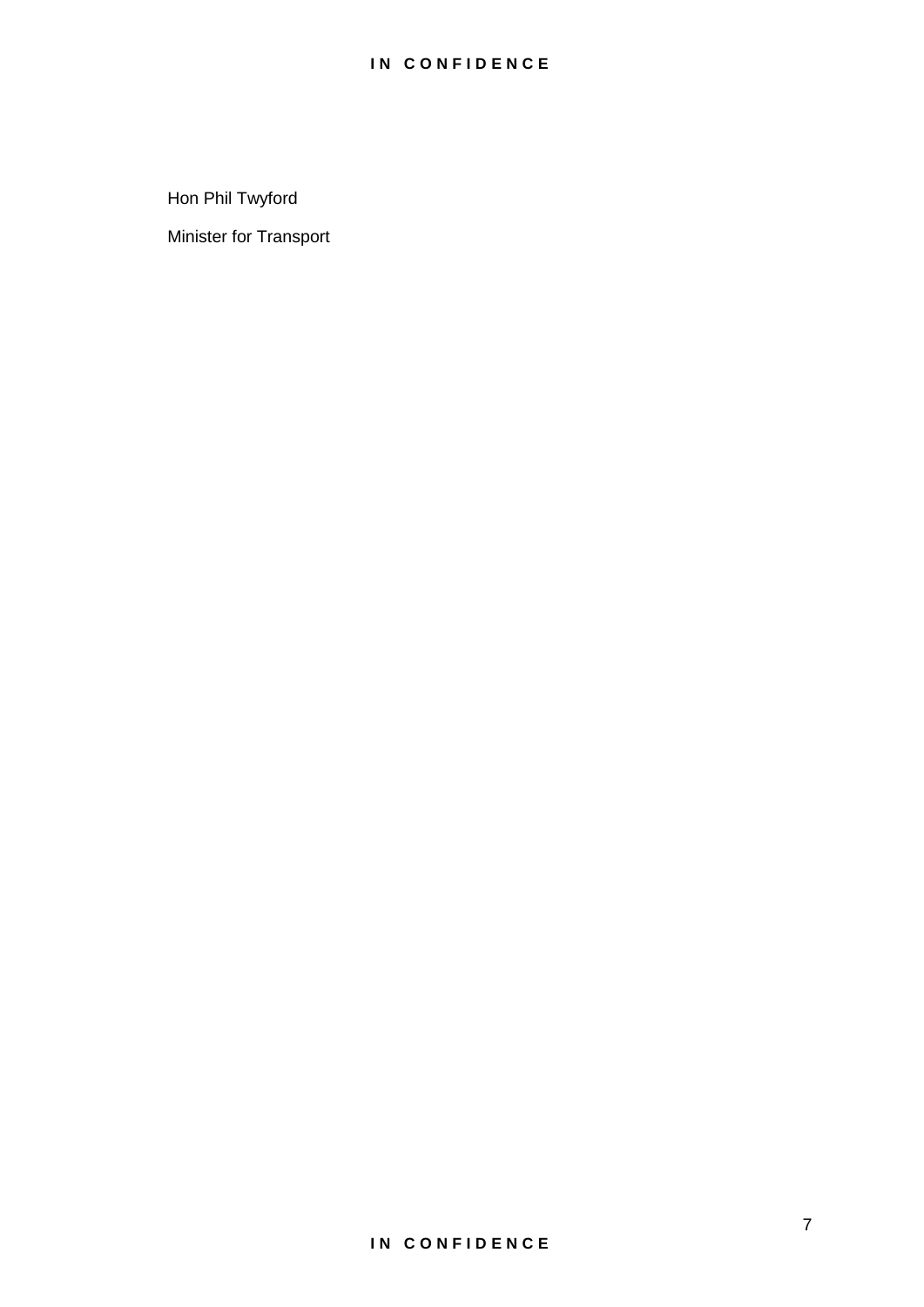# **Appendix**

# **Findings of the Interim Indicative Business Case for Hamilton to Auckland Rapid Rail Context**

- 1 The purpose of this business case has been to:
	- develop and define a short list of fast rail scenarios for the Hamilton to Auckland Corridor
	- assess the potential transport benefits in accordance with Waka Kotahi NZTA's Economic Evaluation Manual to enable a comparison with potential investment scenarios
	- assess the potential increase in the value of residential, commercial and industrial land in proximity to likely stations along the route
	- assess the potential land use change within the catchment of each station location for each short-listed scenario.
- 2 The business case is considered 'interim' as it is intended to provide insights into the value of faster rail journey times and does not explore a full range of indicative cost and benefits associated with alternatives to rail. This interim business case does not provide information on the commercial, financial and management cases that typically explore the commercial viability, financial affordability and achievability associated with likely investment ranges. This would be subject to future work.

## **Rapid Rail Scenarios**

3 Four rail scenarios were selected for evaluation. The scenarios reflect a step-change over the anticipated journey times provided by the start-up service (approximately 2hr 30mins) and aim to be competitive with car journey times between the two cities.

| <b>Scenario</b>                                                                       | Train max.<br>speed<br>(Electric) | <b>Estimated</b><br>city to city<br>journey<br>time | <b>Estimated</b><br>Capital<br>Costs (\$m) | <b>Estimated</b><br><b>Operating</b><br>Costs (\$m) |
|---------------------------------------------------------------------------------------|-----------------------------------|-----------------------------------------------------|--------------------------------------------|-----------------------------------------------------|
| A. Electrification on existing<br>corridor                                            | 110 km/hr                         | 1hr 53mins                                          | 2,157                                      | 725                                                 |
| B. Electrification and upgrade<br>existing corridor to support<br>faster train speeds | 160km/hr                          | 1hr 28mins                                          | 5,000                                      | 725                                                 |
| C. New narrow gauge corridor<br>between southern Auckland and<br>northern Hamilton    | 160km/hr                          | 1hr 19mins                                          | 12,157                                     | 725                                                 |
| D. New standard gauge corridor<br>between Auckland and Hamilton                       | 250km/hr                          | 1hr 9mins                                           | 13,627                                     | 798                                                 |

## **Overall Findings**

- 4 The overall findings from the business case are that:
	- fast rail in the Hamilton to Auckland corridor warrants further investigation and analysis,